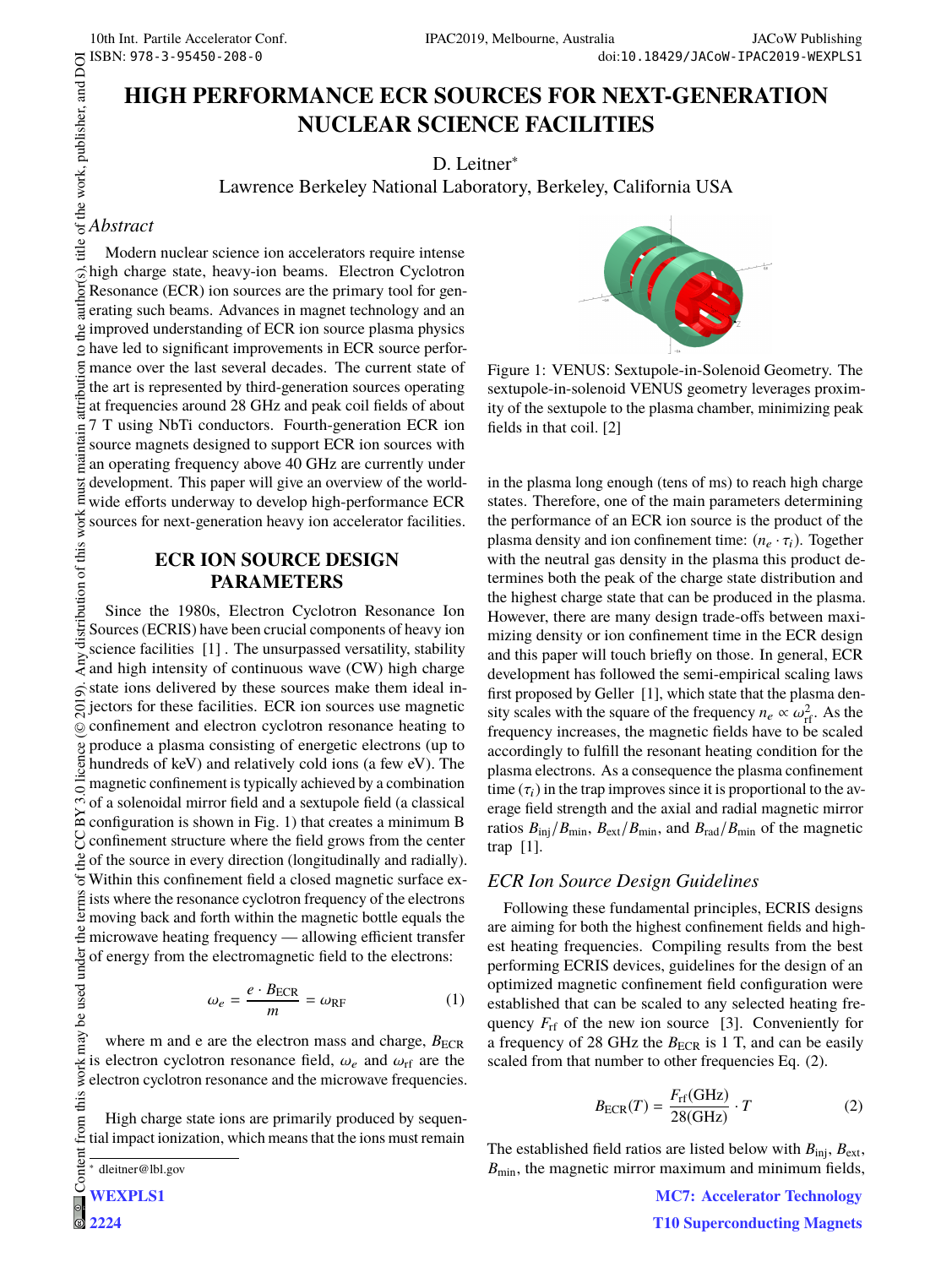and *B*rad the radial field strength on the plasma chamber wall.

$$
B_{\rm inj}/B_{\rm ECR} = 4 \tag{3}
$$

$$
B_{\rm rad}/B_{\rm ECR} = 2 \tag{4}
$$

$$
B_{\text{ext}} \approx 0.9 \text{ to } 1.2 B_{\text{rad}} \tag{5}
$$

For the minimum B-field of the trap one can find [3,4]

$$
B_{\min} \approx 0.4 B_{\text{rad}} \text{ and } \tag{6}
$$

$$
0.4 < B_{\min}/B_{\text{ECR}} < 0.8 \tag{7}
$$

where  $B_{\text{min}}$  is a tuning parameter. A target number for the last closed magnetic surface (CS) should be

$$
B_{\rm CS}/B_{\rm ECR} \approx 2 \tag{8}
$$

Another important parameter for the overall plasma confinement is the electron energy distribution in the ECR plasma, which can be characterized by three components: a cold population  $(20 \text{ eV})$  — important for the overall plasma density and confinement time; a warm population (up to 100 keV) — responsible for the ionization process; and a hot population with a high energy tail reaching up to several hundreds of keV. The hot electrons are highly confined in the core of the plasma and are quasi collissionless — critical for establishing an electrostatic confinement well for high charge state ions. While the hot electron population does not contribute to the ionization process, their presence is a necessary condition for the creation of high charge state ions [4]. However, one undesired consequence of this hot electron population is the creation of high energy x-rays that penetrate the plasma chamber and, in the case of a superconducting ECR ion source, add a substantial heat load to the cryostat and need to be carefully managed. Some tuning and design trade-offs to manage this heat load are discussed in the next section.

### **DESIGN TRADE-OFFS**

Several engineering and plasma physics design trade-offs need to be considered when a superconducting ECR ion source is designed. Many design parameters are soft and can be adjusted within a relatively large parameter space. The fact that the engineering design parameters for different disciplines (magnet, RF, cryogenic, mechanical) are strongly coupled to each other and cannot be defined independently make their choices more challenging. For example the plasma volume size, magnetic field gradient or field profile will all effect the plasma heating efficiency, confinement time and influence the optimized operational range for the ion source.

### *Magnetic Field Profile Considerations*

By following the general guidelines for the magnetic field listed in the previous section the magnetic confinement field can be optimized for a chosen operating frequency. The bullet list below adds some additional design criteria and trade-offs to consider.

- The average magnetic field will determine the optimum charge state and also the charge state region for which the ECR ion source ionization efficiency will be the highest. The higher the average field and heating frequency the higher the optimum charge state region.
- The field quality is less critical for the performance of an ECRIS than the average field strength. ECR magnets cannot be compared with beam line magnets where multipole field components are an important factor for optimizing the design. Therefore, many coil configuration are equally adequate to achieve the desired field configuration.
- The optimum place for the extraction aperture is located at the peak of the extraction solenoid field. Therefore the extraction beam optics has to be designed to reach into the warm bore of the cryostat — minimizing the lengths between the edge of the cryostat and the extraction aperture will improve the ion beam transport.
- The magnet structure has an uneven distribution of forces due to the radial field components of the mirror field. Design approaches need to carefully manage these stress points/areas and often require extending the sextupole ends well beyond the solenoids to achieve manageable force levels. This design approach needs to be carefully weighed against the disadvantage of increasing the length of the poorly pumped extraction region which increases the risk of high voltage breakdowns and makes the design of the LEBT more difficult. Limiting the maximum extraction voltage can reduce the maximum beam intensity that can be extracted from the source and consequently the ultimate ion source performance.
- The lowest magnetic field points (3 points at the injection mirror) on the plasma chamber wall determine where the maximum heat load to the plasma chamber will be deposited. Therefore, the magnet structure should be reasonably aligned to reduce the risk of this heat load being concentrated on a single point. The heat load management of these points often limits the maximum microwave power that can be coupled into an ECR source.
- The magnetic field strength of the last closed magnetic surface is critical for the confinement in the source and should be kept in mind when designing the magnetic bottle. A good design goal is  $2 \cdot B_{\text{ECR}}$  (see Eq. 8).
- The extraction solenoid peak field is typically lower than the injection solenoid peak field to establish a preferential drift of ions towards the extraction aperture where they are extracted and formed into the ion beam (see Eq. 5). The typical value of  $B_{ext} \approx B_{rad}$  also ensures that the last closed magnetic surface fulfills the criteria listed in Eq. 8.
- The minimum B-field  $B_{\text{min}}$  should be tuneable within a reasonable time scale (minutes) and a wide range (see also cryostat trade-offs and microwave power tradeoffs).

**MC7: Accelerator Technology**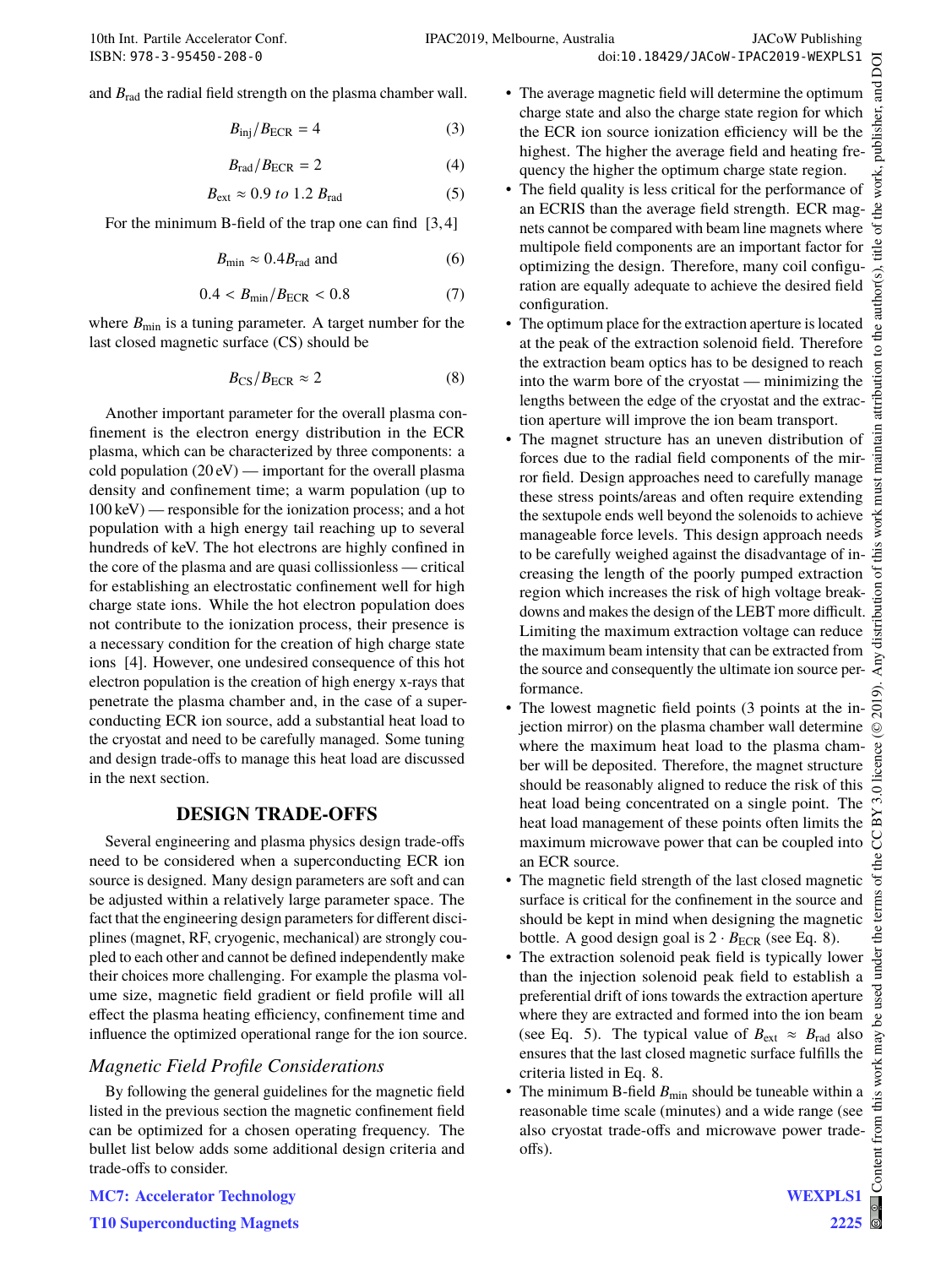- Lower magnetic field gradients at the ECR heating zone improve the microwave coupling heating efficiency [5]. This can be achieved by increasing the lengths of the magnetic mirror, which is also beneficial for the overall ion confinement time. However, for a given microwave power system and limited plasma chamber cooling capacity, a higher plasma volume reduces the maximum power density that is available to the plasma and might limit the maximum achievable performance of the source as discussed in the next section.  $\circledcirc$  2019). Any distribution of this work must maintain attribution to the author(s), title of the work, publisher, and DOI
	- Lower gradients can also be achieved by increasing the minimum B field between the mirrors. Raising the minimum B-field improves the microwave heating efficiency [5]. But it will also increase the hot electron temperature in the plasma and consequently the x-ray heat load to the cryostat. This electron temperature depends only on the absolute value of the minimum B-field [6, 7]. Therefore, the available cryogenic cooling power often limits the operational tuning range of this parameter to a less than optimum value for the current superconducting ECR ion sources. This trade-off should be carefully considered (see cryostat considerations).

# *Microwave Frequency and RF Coupling*

- The higher the frequency the higher the microwave power the source plasma can absorb before the onset of instabilities. The threshold density is proportional to the square of the microwave frequency [5–8]. The high frequency large volume sources have not yet reached this point (see plasma chamber cooling).
- Double (or triple) frequency heating improves plasma stability and source performance. The limiting factor on the number of microwave heating frequencies is the available space for waveguide feedthroughs at the injection flange as discussed under auxiliary devices.
- The plasma density increases linearly with power until a threshold density is reached where non-linear phenomena occur [1]. Therefore, for a given confinement configuration the x-ray heat load depends linearly on the microwave power.
- For overmoded waveguides (>24GHz) tapering the waveguide in the injection region increases the power density coupled to the ECR zone [8].
- Off-axis microwave coupling that is placed in-between plasma flutes increases the coupling efficiency.
- The microwave cavity is created between two mirror peak fields and should be closed off by the extraction aperture on one side and the injection flange on the other side.

# *Plasma chamber (ID) and Mirror Lengths*

• The confinement time increases with mirror lengths and radius. These volume parameters are particularly important for sources that are required to deliver the highest possible charge states (such as VENUS). If high

**WEXPLS1** Content from this work may be used under the terms of the CC BY 3.0 licence ( $\epsilon$ 

**2226 @** 2 Content from this work may be used under the terms of the CC BY 3.0 licence (© 2019). Any distribution of this work must maintain attribution to the author(s), title of the work, publisher, and DOI

intensity low to medium charge states ions are required smaller plasma volumes might be preferred to increase the power density coupled to the plasma chamber.

- To achieve good coupling efficiency the plasma chamber should have a diameter of at least several microwave lengths (>3.5-5). For 24 GHz and 28 GHz the wavelengths are 1.25 cm and 1.07 cm, so a 5-6 cm plasma chamber IDs would be sufficient to satisfy this criteria. Reducing the plasma chamber ID increases the power density in the source for a given microwave power supply and would be advantageous for optimizing a source for medium charge states such as uranium 30-35+. However, a smaller plasma chamber ID makes the design of the injection flange more difficult which needs to accommodate many auxiliary devices.
- Plasma chamber cooling is an engineering challenge. Due to the magnetic field distribution, the plasma heating is concentrated on the lowest magnetic field regions along the field lines that intercept with the plasma chamber. As a consequence, all high performance 3rd Generation ECR ion sources are still power limited. For example for the VENUS source the maximum power density that can be reliably coupled into the source is 1.38 kW/l see Table 1. On the other hand 2.5kW/liter [9] can be coupled into conventional 2nd generation sources before a performance plateau is reached. This would mean more than 30 kW would be needed to reach maximum performance for VENUS.

# *Cryostat*

ECR ion source cryostats are typically mounted on high voltage platforms and cannot be connected to a cryoplant. Therefore, cryocoolers are utilized to maintain the required operating temperature for the magnets. Some design consideration specific to ECRIS cryostats are discussed below.

- The cryogenic loads are dynamic since a major component of the load originates from bremsstrahlung of hot electrons impinging on the plasma chamber walls. The resulting x-rays are absorbed by the cryostat and add a substantial heat load (several (10s of) watts). Therefore, ECRIS cryostats typically have heaters to maintain a constant pressure and temperature in the cryostat when the plasma is off.
- The x-ray heat load to the cryostat is determined by two parameters: the minimum B-field  $B_{\text{min}}$  and the total microwave power coupled to the plasma. Since the absorption coefficient of shielding material placed between the plasma and the cryostat decreases logarithmic with x-ray energy while the x-ray energy increases linear with  $B_{\text{min}}$ , the x-ray heat load increases exponentially with the  $B_{\text{min}}$  value.
- On the other hand the plasma density increases linearly with power. Therefore, for a given confinement configuration the x-ray heat load into the cryostat depends linearly on the microwave power.
- Since the x-ray load only increases linearly with power, it is often more beneficial to operate at lower  $B_{\text{min}}$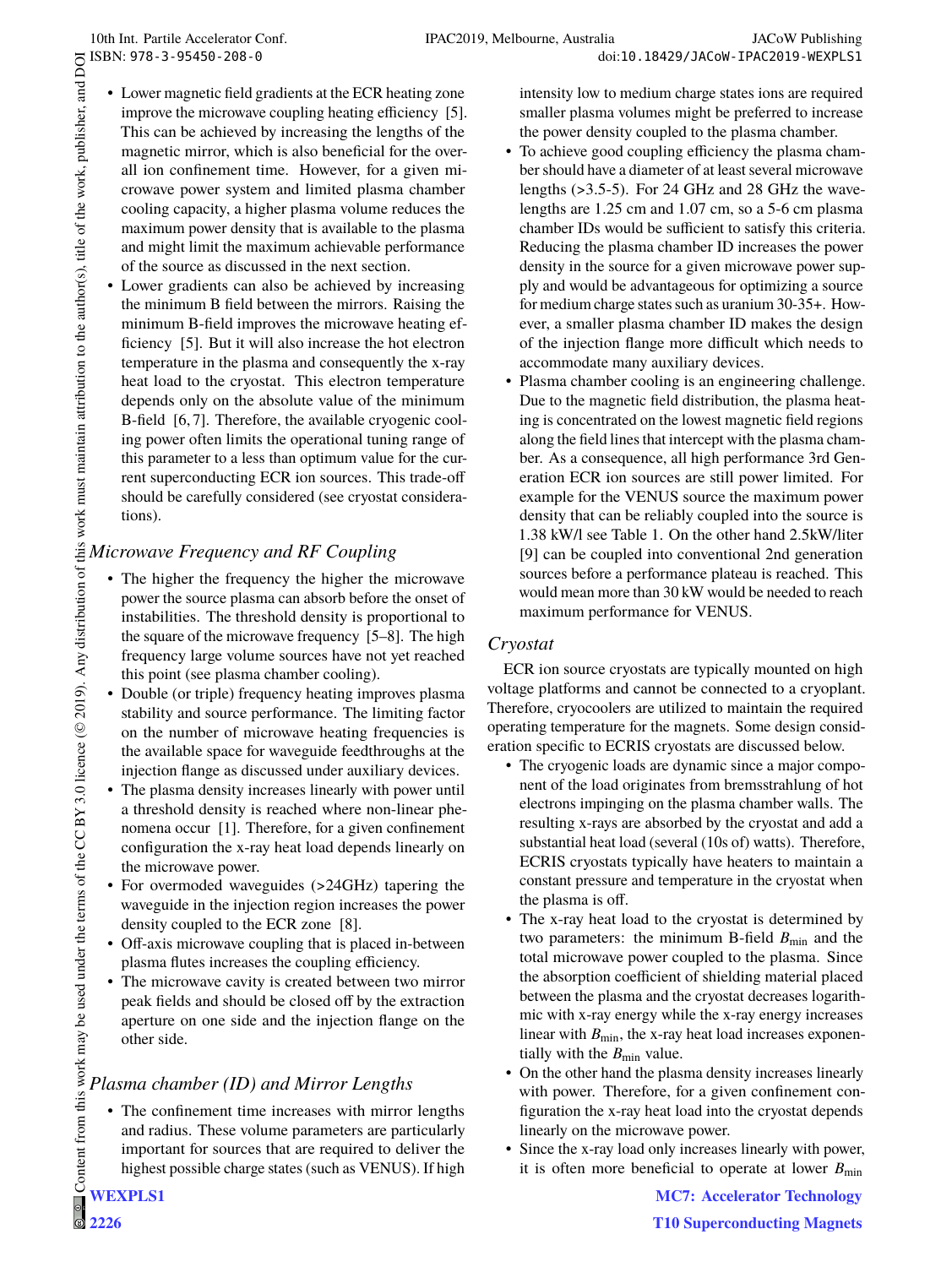| <b>Design Parameter</b>     | <b>VENUS</b> | <b>SECRAL</b> | <b>SECRALII</b>             | <b>RIKEN</b> | <b>FECR</b> |
|-----------------------------|--------------|---------------|-----------------------------|--------------|-------------|
|                             |              |               |                             |              |             |
| Superconductor              | <b>NbTi</b>  | <b>NbTi</b>   | <b>NbTi</b>                 | <b>NbTi</b>  | $Nb_3Sn$    |
| $B_{\text{inj}}$ (T)        | 4            | 3.7           | 3.7                         | 4            | > 6.4       |
| $B_{\text{ext}}$ (T)        | $2 - 3$      | 2.2           | 2.2                         | 2.2          | > 3.4       |
| $B_{\text{sext}}$ (T)       | 2            | 1.7           | $\mathcal{D}_{\mathcal{L}}$ | 2.1          | > 3.4       |
| $B_{\text{peak}}$ (T)       |              | 7.8           | 7.8                         | 7.4          | 11.8        |
| Mirror Lengths (mm)         | 500          | 420           | 420                         | 500          | 500         |
| Plasma Chamber ID (mm)      | 150          | 116           | 125                         | 150          | 150         |
| $\omega_{\rm rf}$ primary   | 28           | 24            | 28                          | 28           | 45          |
| kW primary                  | 10           | 7             | 10                          | 10           | 20          |
| $\omega_{\rm rf}$ secondary | 18           | 18            | 18                          | 18           | 45/TBD      |
| kW secondary                | 2.4          | 3             | 2.4                         | 2.4          | <b>TBD</b>  |
| Power Density kW/l          | 1.38         | 2.1           | 2                           | 1.38         | 2           |

Table 1: Selected Key Parameters of the Leading ECR Ion Sources

and compensating the reduced heating efficiency with higher microwave power. This tuning restriction is one of the reasons, why none of the 3rd generation superconducting ECR ion sources have reached their performance limits with microwave power yet.

### *Auxiliary Devices*

The main access to the ECR ion source plasma is provided through the injection port of the plasma chamber. The mechanical design of this area is highly complex and congested which limits of how small the plasma chamber ID can be. Space must be provided for: adequate pumping to create high vacuum to ultra-high vacuum conditions in the source, at least two gas lines to feed the plasma, high current feedthroughs for compact high temperature ovens [5] and high voltage feedthroughs for sputter ports for metal ion beam production, waveguides, and a high voltage feedthrough for a negatively biased disk on axis (for improved plasma confinement). Most devices need to be water cooled, electrically isolated from the plasma chamber, and high vacuum compatible. In addition, the injection must reach deep into the warm bore through the fringe field of the injection solenoid magnet and typically has RF springs to electrically close the microwave cavity at the injection side [5].

### **NbTi ECR ION SOURCES**

All high performance 3rd Generation ECRIS utilize Niobium-Titanium alloy (NbTi). It is ductile and allows simple fabrication methods for wires and cables. Since NbTi performance is limited by its upper critical field to about 10 T at 4.2 K, the optimum frequency of these sources ranges from 24-30 GHz operation. VENUS was the first superconducting ECRIS fully optimized for operation at 28 GHz and has a typical field distribution for these kind of sources. IMP followed with the development of the SECRAL I+II sources [8] , RIKEN with the development of two 28 GHz superconducting sources [10], NSCL with the development of SuSI [11], and FRIB with VENUS-II [12]. All these

**MC7: Accelerator Technology**

**T10 Superconducting Magnets**

sources feature a combination of a sextupole magnet and a mirror field produced by a series of solenoid magnets with typical peak fields on the coil of 7-8 T. Two coil configurations are used. The VENUS-type, RIKEN, and SuSI sources utilize a configuration where the sextupole coils are placed within the solenoids and the sextupole extends well beyond the solenoid field to minimize the forces on the sextupole magnet ends as shown in Fig 1. SECRAL uses an inverted version where compact solenoids are placed inside the sextupole. The choice of geometry is mainly a matter of optimizing the force distribution of the coils and has little to do with the source performance that can be ultimately achieved. The VENUS field geometry is shown in Fig. 1 and the critical current density in a NbTi wire together with the operational points of VENUS are shown in Fig. 2. The magnet is designed to provide a margin of about 1.5 K at the nominal field of 4 T at the injection solenoid, 2 T at the plasma chamber wall and 3T at the extraction solenoid with a tuneable middle field of 0.2 to 1 T. The comfortable temperature margin and the high copper content of the superconducting wire make the VENUS magnet very stable and robust in operations.

Table 1 lists a few key design parameters of the highest performance 3rd generation ECR ion sources and the first 4th generation source that is under development [8]. Table 2 shows a few selected beam intensities for Argon and Uranium of the two highest performance ECR ion sources VENUS [13], SECRAL [8], and SECRAL-II [14, 15]. The ion beam intensities demonstrate the design trade-offs discussed in the previous section. For Argon the SECRAL type source has produced higher beam intensities taking advantage of the higher microwave power density available for SECRAL and SECRALII (2 kW/L for SECRAL versus 1.4 kW/L for VENUS). For Uranium VENUS is ahead due to its high performance high temperature oven that can produce sufficient vapor pressure to optimize the performance for this high temperature metal. When the performances are compared for low temperature metals such as bismuth where the vapor pressure is not a limited factor SECRAL produces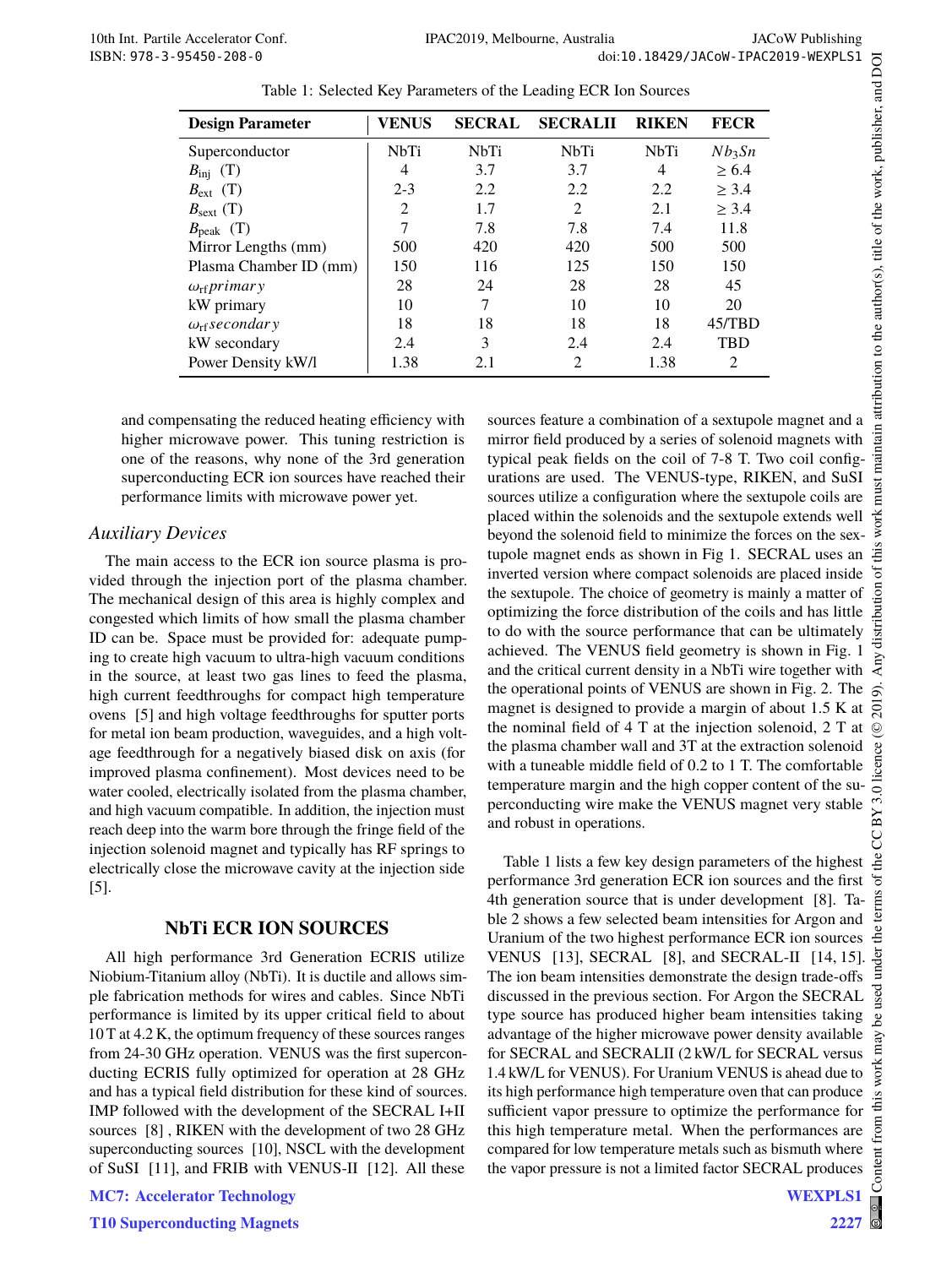author(s), title of the work, publisher, and DOI

ion attributi

2019). Any distribution of this work must maintain



Figure 2: Critical current density  $A{\cdot}mm^{-2}$  in a NbTi and a Nb3Sn superconductor wire vs. total magnetic field (T). The operating points for the VENUS and a reference design for a 56 GHz ECRIS (sextupole-in solenoid) for the sextupole and the injection solenoid coils are indicated. The current density *j*<sub>SC</sub> is quoted inside the super-conductor and is not the engineering current densities through the total cross section of the wire or cable. [2]  $\frac{1}{2019}$ ). Any distribution of this work must maintain attribution to the author(s), title of the work, publisher, and DOI

Table 2: Selected Beam Intensities µA [8, 13–15]

| <b>Ion</b> | <b>VENUS</b> | <b>SECRAL</b> | <b>SECRALII</b> |
|------------|--------------|---------------|-----------------|
| $Ar^{12+}$ | 1046         | 1420          | 1190            |
| $Ar^{14+}$ | 850          | 846           | 1040            |
| $Ar^{17+}$ | 120          | 50            | 130             |
| $U^{32+}$  | 450          | 200           |                 |
| $U^{33+}$  | 400          | 202           |                 |
| $Bi^{31+}$ |              | 680           |                 |
| $Bi^{50+}$ | 50           | 10            |                 |
| $Bi^{61+}$ | 0.1          |               |                 |

 $\mathcal Q$  similar intensities as demonstrated in VENUS. On the other  $\frac{8}{2}$  hand, for the ultrahigh charge states the larger plasma chamlice ber volume (longer confinement time) is advantageous for the VENUS source where the highest charge states can be extended to  $Bi^{61+}$  for bismuth.

### **Nb3Sn ECR ION SOURCE R&D**

Content from this work may be used under the terms of the CC BY 3.0 licence ( $\epsilon$ the terms of the CC BY 3.0 To extend ECR ion sources to frequencies well above 28 GHz, new superconducting coil technology will be needed. Presently, the most developed material for high-field applications is Nb3Sn, for which the upper critical field limit  $\frac{5}{5}$  increases to about 20 T at 4.2 K see Fig. 2 for a temperature at  $\frac{5}{5}$  4.2 K. Several years ago LBNL developed a reference design 4.2 K. Several years ago LBNL developed a reference design **ISEC** for a 56 GHz ECR ion source based on  $Nb<sub>3</sub>Sn$  [16]. Build- $\frac{1}{8}$  ing on these earlier conceptual studies, LBNL has recently  $\geq$  developed a preliminary engineering design for a 45 GHz<br>E ECR ion source (EECD) ECR ion source (FECR) in collaboration with IMP [17–19]. work Some key parameters are listed in Table 1. However, the realization of such a magnet remains challenging. Unlike NbTi,  $\frac{1}{2}$ which is ductile and can withstand high compressive force, from Nb3Sn is brittle and strain sensitive. As a result, the current carrying capability of  $Nb<sub>3</sub>Sn$  coils is affected by mechanical Content stresses in the windings [16], which makes the design and

**WEXPLS1**

**2228**

construction much more difficult than NbTi magnets. An extensive R&D program has been carried out in the context of the LHC high luminosity upgrade to design and several high field quadrupole magnets were built using Rutherford cables [20]. However, a combined magnet as required for an ECRIS is more complex. Due to the limited cooling capacity available with 4 K cryocoolers, Rutherford cables as used for the LHC magnets cannot be used for ECRIS and the current engineering designs are based on single-strand round wires. Even with the substantial experienced gained by the LARP program [20], extensive prototyping might be required before a production magnet can be built. Given the statuts of the R&D it is likely that a  $Nb<sub>3</sub>Sn$  magnet capable of operating at a frequency above 40 GHz can be developed within the next 5 to 10 years.

## **HTS ECR ION SOURCE R&D**

Nb3Sn ECR sources could have a strong impact on the accelerator community, but they are ultimately limited to 56 GHz. Therefore, R&D effort is underway to develop high temperature superconductor (HTS) technology suitable for a 5th generation ECRIS either as hybrid magnets with NbTi or Nb3Sn, or as fully HTS magnet suitable for ECRIS of up to 84 GHz [21]. After three decades of conductor development, high-temperature cuprate superconductors, including Bi-2212 and REBCO, have been fabricated into a practical form of metal/superconductor composites and are commercially available in conductor lengths feasible for making magnets for accelerators. However, the size of a magnet system for this application and the combination of coils as discussed above present unique challenges for HTS conductor and magnet technologies. A preliminary field profile based on a HTS (REBCO) magnet has been recently developed at LBNL [21] as a starting point for systematic  $R&D$  to develop such a magnet system. Given that fundamental R&D is required before prototypes can be build, the time frame for such a high field magnet structure is probably 10-20 years away, but research should be pursued to open this path for future 5th generation ECR ion sources.

### **CONCLUSION**

With the current state of the art 28 GHz ECRIS, a limit of what is feasible with established superconducting magnet technology has been reached.  $Nb<sub>3</sub>Sn$  is the logical next choice for higher frequency sources and will dominate the 4th Generation ECR ion sources development over the next decades. HTS technology, which might open the path to a 5th Generation ECR ion sources is emerging and fundamental R&D should be pursued.

### **ACKNOWLEDGMENTS**

The authors would like to acknowledge the results provide by and discussions with Liangting Sun and Hongwei Zhao (IMP); Guillaume Machicoane (FRIB); Takahide Nakagawa (RIKEN); Janilee Benitez, Laura Garcia Fajardo, and Tingming Shen (LBNL).

> **MC7: Accelerator Technology T10 Superconducting Magnets**